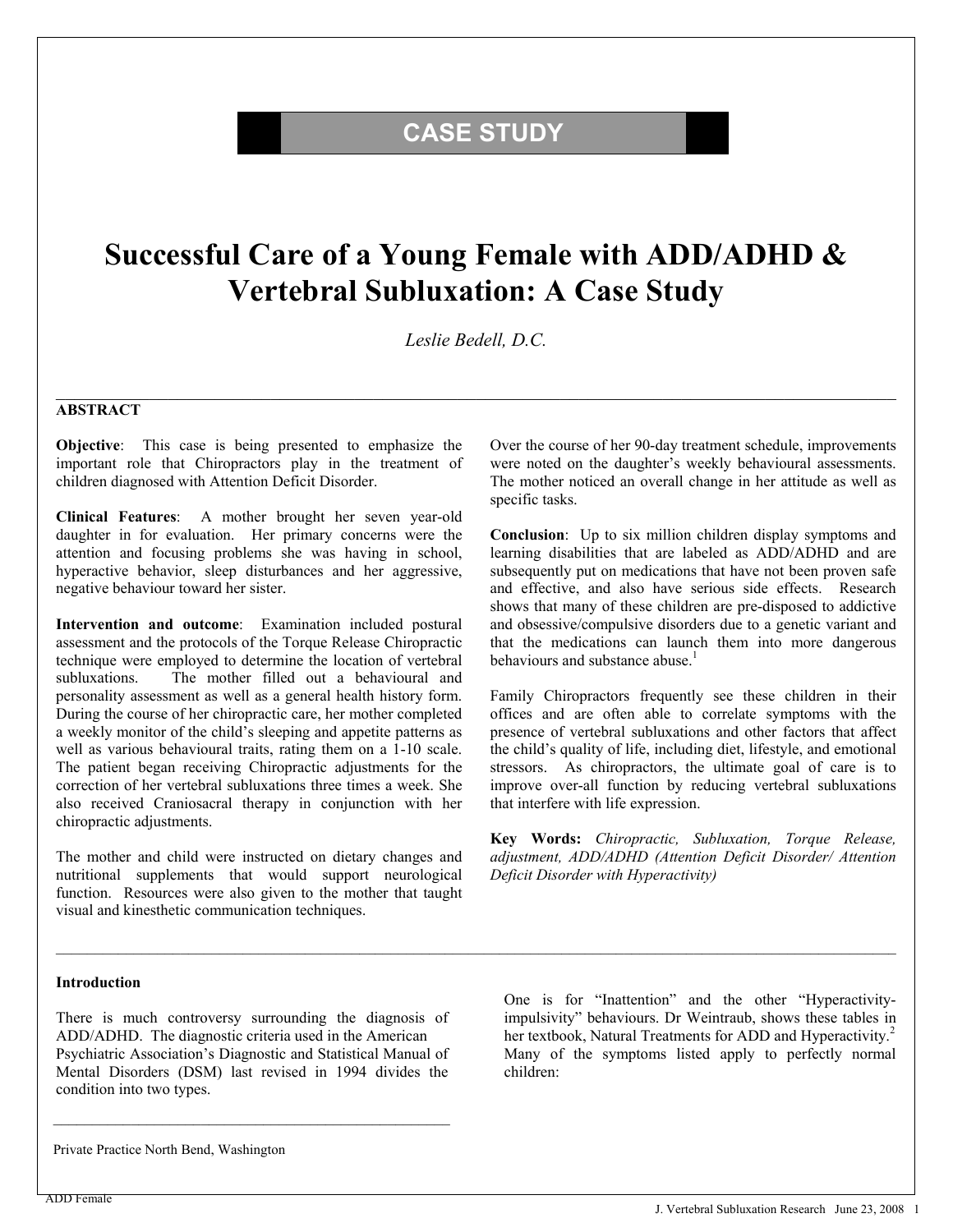- Often fidgets with hands or feet or squirms in the seat
- Is easily distracted by extraneous stimuli
- · Has difficulty playing quietly
	- Talks excessively
- · Often acts before thinking
- · Needs a lot of supervision
	- Runs about and climbs on things excessively
- · Has difficulty sticking to a play activity

Six items from either list qualify a child for the diagnosis.

There is no scientific validity or clinical reality to this particular number. In clinical practice, children are routinely diagnosed with ADHD and treated with Ritalin if they display one, two, or three of these characteristics, or even a few behaviours that resemble these traits. $3$  Dr. Breggin, among others, are concerned that the diagnosis is frequently made in the doctor's office after a parent is given a simple checklist where she must identify and rate her child's behavior from "better, same or worse."

"Hyperactivity is the most frequent justification for drugging children. Difficult to control children are certainly not a new phenomenon, but attempts to give them a medical diagnosis are the product of modern psychology and psychiatry. At first, psychiatrists called hyperactivity a brain disease: 'minimal brain dysfunction' (MBD). When no minimal brain dysfunction could be demonstrated, the label became attention deficit disorder (ADD)."4

Researchers Kenneth Blum and Jay M. Holder believe that Attention Deficit Disorder is a compulsive disorder usually genetic in origin that results from imbalances of neurotransmitters--the messengers that communicate between the neurons in the brain. Their article goes on to say that "the inherent tragedy here is that the ADD person is genetically at risk of developing an addiction. The same neurochemical imbalance in their brain that produces ADD also produces a predisposition to impulsive, addictive, compulsive behaviors, and therefore should not be administered a cocaine-like surrogate such as Ritalin.<sup>5</sup>

Evidence shows that a high percentage of teenaged felons and juvenile delinquents have been on drugs like Ritalin before they entered a life of crime.<sup>6</sup>

Prescriptions for Clonidine increased significantly in the 1990's and continue to rise. Children between the ages of 5-19 who have been diagnosed with ADD/ADHD symptoms are being prescribed psychotropic medications such as Ritalin (methylphenidate) and Catapres (Clonidine) in rapidly increasing numbers.<sup>7</sup>

The increasing numbers of prescriptions written for Clonidine in children aged two to four is particularly disturbing since its use for attention disorders is "new and largely uncharted". Slowed heart beat and fainting have been reported in children who use Clonidine with other medications for attention disorders.<sup>8</sup>

Researchers have found that children's eating habits may well be contributing to symptoms labeled as ADD. Children's major sources of nutrients were breakfast cereals and fruit juices.<sup>9</sup>

With knowledge comes responsibility, which for the chiropractor includes assuring that their patients are told the truth about the effects of their lifestyle on their health. In the case of children labeled as ADD/ADHD, these effects can include potentially dangerous symptoms associated with medication side effects and the future pre-disposition toward life-threatening addictions.

#### **Case Report**

This 7 and a half year old female was brought in for chiropractic care by her mother. The mother's primary concerns involved the teachers and school system recommending psychological testing for what they termed "subtle ADHD findings'. The mother did not follow through with a neurological evaluation and did not want her child to take medications. The school had recommended that the child repeat 2nd grade and said she was "immature".

The mother also noticed focusing problems, hyperactive behaviour, and negative, aggressive behaviours toward her sister, as well as sleeping disturbances. She stated that her daughter was active in gymnastics, and experienced several falls a week.

On her initial Behavioural Assessment, the mother listed "short attention span, lack of perseverance, failure to finish projects, action before thought, and poor organization" as her primary observable symptoms.

Past medical history showed a history of ear infections treated with antibiotics, primarily amoxycillin, high fevers, colic as an infant, and digestive difficulties including constipation.

Dietary analysis revealed a healthy, well-rounded diet of organic foods, including cereal, eggs, fish, meats and vegetables. It was noted that the child had a high craving for "anything sweet" which would increase during times of emotional stress.

The child was evaluated for vertebral subluxations utilizing the Torque Release technique. Initial assessment includes observation of leg length discrepancies with the patient in the prone position. This is termed functional leg length inequality in Torque Release Technique. Unequal leg length is described as the expression of the body's fixated pattern of inadaptability and indicates lateral or posterior rotated subluxation only.

Dr. Holder, developer of the Torque Release technique, describes the definition of a subluxation as:

> "A condition of one or more spinal segments that have lost their ability to move freely or completely throughout their range of rotation that physically interfere with the spinal cord and or spinal nerves and their function."<sup>10</sup>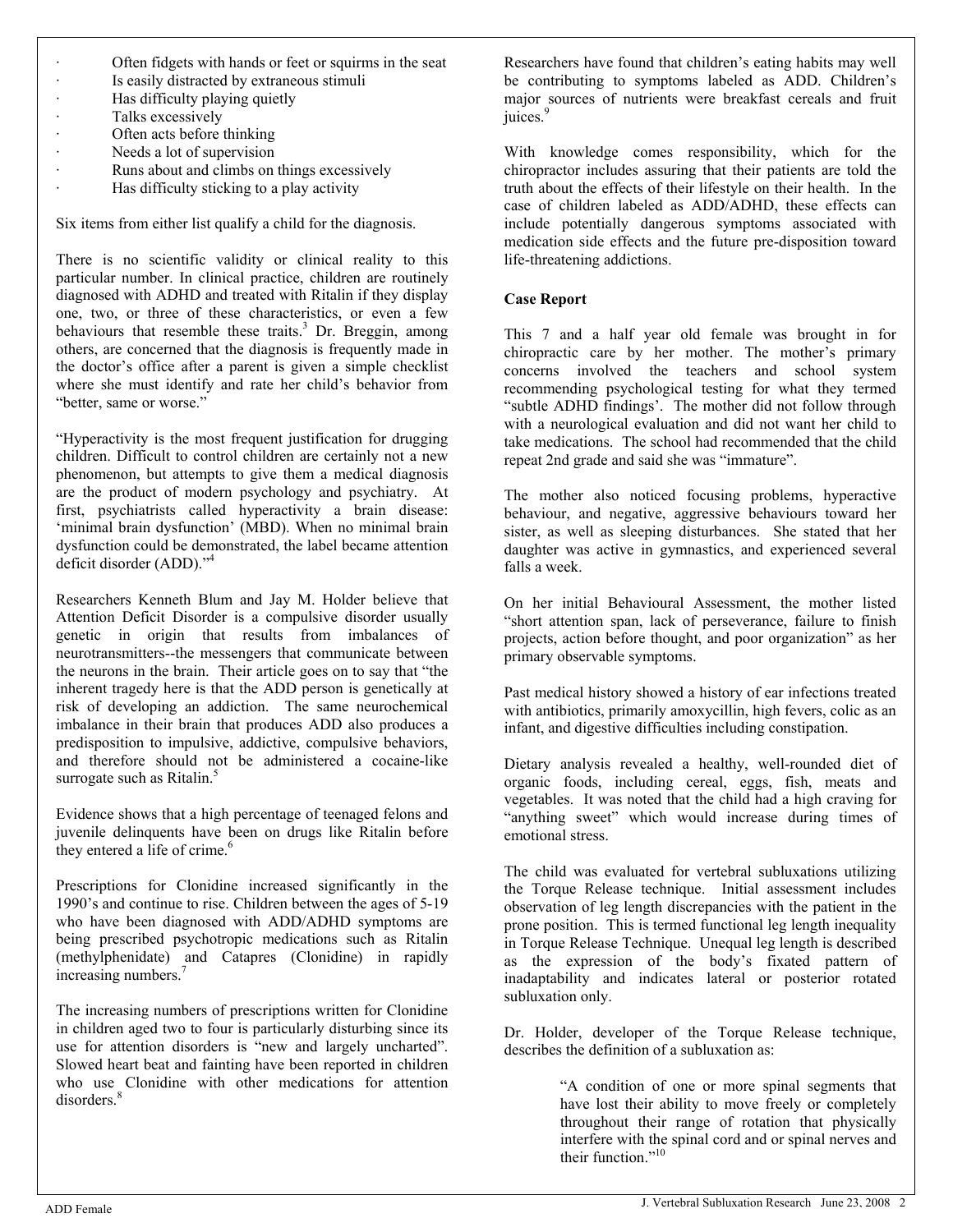His premise is that all vertebrates have a brain reward system utilizing opiate receptor sites and the vertebral subluxation complex is the hallmark of insult of the vertebrate's ability to express a state of well-being to its fullest potential. Therefore, Torque Release Technique views the subluxation as a "separation from wholeness".<sup>11</sup>

Holder describes the causes of subluxation as:

"Imbalance between external incoming forces and internal resistive forces often an exaggerated perception of stress causing inappropriately excessive internal resistive response. The categories of one cause include 1) physical (trauma, thermal, electromagnetic, gravity) 2) chemical (nutritional, toxic, mood-altering) 3) mental (perceived threats of stress, emotional 4) genetic."

The principles of the Torque Release Technique model are based on the original precepts and findings put forth in the two textbooks written by R.W. Stephenson, *The Chiropractic Textbook* and *The Art of Chiropractic*.

#### **Torque Release Technique Indicators**

In addition to functional leg length inequality, Torque Release technique utilizes the following findings as indicators to determine location of subluxations:

#### *Palpation*

The process of gathering information through touch.

Four types:

- 1. Scanning palpation
- 2. Tissue palpation
- 3. Intersegmental palpation
- 4. Motion palpation

The cranio-spinal meningeal functional unit is evaluated as a whole to observe energy imbalances including abnormal heat or cold. Vertebral segments are checked for rotational movement as well as anterior and posterior misalignments.

#### *Abductor Tendency/Adductor Resistance*

A muscle which upon contraction draws apart and away from median plane of the body such as the action of the tensor fascia lata. The tendency of one or both legs to remain in abduction and resist being moved into adduction or together indicates C2 subluxation – usually on the side of greater resistance. The resistance is graded on a 0-5 scale with 0=no resistance and 5=maximum resistance to movement.

#### *Foot Flare (Inversion/Eversion)*

Toe-in or Toe-out – can be right, left or both observed in the prone position; indicates torsion/distortion/tension in the spinal cord and meninges. This is associated with anterior rotation of spinal segments with dural attachments.

Sphenoid, Occiput, C1, C2, C5 Sacrum (S2,3,4) and Coccyx

anterior rotation is associated with traction of the meninges. Occiput has dural attachment around the entire foramen magnum.

#### *Foot pronation/supination*

The foot resists against direction of supination and/or pronation and indicates a problem with the position of the trochanter. The resistance is rated on a 0-5 scale as above.

#### *Heel tension (Achilles)*

Indicates spinal cord torsion/distortion/tension and any subluxation, posteriority, superiority, or inferiority. Spinal cord tension at C2, C5, Sacrum, and coccyx is most likely. Resistance is rated on a 0-5 scale.

#### *Abnormal breathing patterns*

Observation of patient's breathing pattern, looking for slow, rhythmic and full movement occurring in a wave. Normal breathing is not compartmentalized. An observable decrease or incomplete movement accesses movement throughout the Cranio-Spinal meningeal functional unit.

#### *Inappropriate sustained patterns of paraspinal contractions*

Evaluated through surface EMG and indicates dominant emotional response patterns, sympathetic nervous system, i.e. Fight or flight syndrome.

#### *Congestive Tissue Tone*

Observation of abnormal fullness or congestion primarily in non-muscle tissue i.e. the subcutaneous tissue over anterior neck muscles and the kidney area. Indicates trapped dominant patterns as a sequel to toxic chemicals, drugs, etc.

#### *Postural faults (standing, sitting, prone)*

Indicates stuck inappropriate pattern of spatial gravitational adaptation.

#### *Cervical syndrome test*

A screening test for posterior rotation of C1 or C5 with or without laterality. A leg length inequality (short leg) is required prior to this test being performed. Evaluate in a prone position. The side that is down when head is turned and legs even is the side of posterior rotation. The legs must remain even to the exact millimeter and not lengthen or shorten again after a few seconds.

#### *Bilateral Cervical Syndrome Test*

When the short leg changes back and forth to long and short as the head is turned from left to right and back again. In other words, the legs remain uneven. Repeat this action several times to verify that the legs are switching back and forth.

A finger pressure test should be done first at coccyx, then occiput, C5, atlas or T6. The posterior contact on the spinous process, the tubercle, or E.O.P. with a line of drive inferior to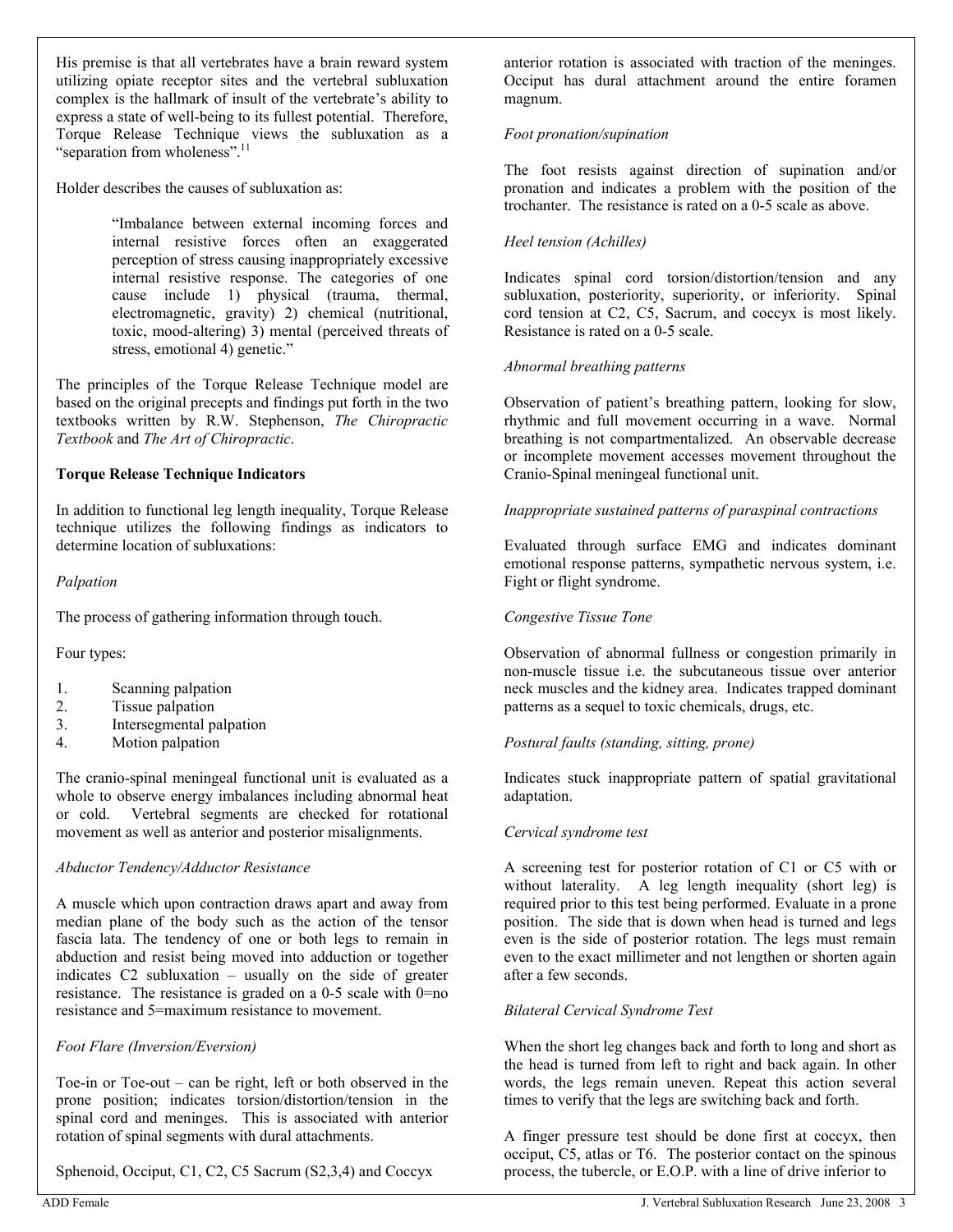superior, and posterior to anterior will cause the legs to remain even, thus determining which segment to adjust with the instrument. Also pressure test for right or left torque.

#### *Derifield Test*

This is a screening test for the pubic subluxation, anteriorinferior sacral base, trochanter, posterior-inferior ilium. Must have a short leg prior to performing test in the prone position and must be a complete crossover (switch from initial short leg in prone position to that leg lengthening within the 90 degrees of flexion of the knees.

#### *Abnormal heat/energy radiation from the body*

Utilizing various heat-sensing instruments such as the Thermograph, neurocalometer, etc. Indicates incomplete adaptation and inappropriate stuck patterns.

Torque Release Technique is described as a "non-linear" technique. The same segments are never adjusted in the same vector or in the same order, any three visits in a row, and only 1, 2, or 3 segments are adjusted on any one visit. Leg testing and pressure testing are utilized to determine line of correction, subluxation, and the presence of torque. The patient is encouraged to allow time to process the changes in their body following the adjustments given.

This patient's craniosacral system and rhythm and was also evaluated during her treatments utilizing the Upledger Craniosacral protocol.<sup>12</sup>

#### **Indicators and Care Relevant to this Case**

This young female patient's initial chiropractic examination, utilizing the above indicators, revealed postural distortions of slight head tilt to the right with the right ear lower than the left. Her head was carried forward of the normal gravitational line by approximately one inch. Palpation revealed taut and tender muscle fibers along the medial scapular border between the levels of the fourth and eighth thoracic vertebrae most pronounced on the right side. The patient exhibited extreme hypersensitivity during palpation, squirming and pulling away from touch and saying "it tickles". Congestive tissue tone was evident over the right upper dorsal area.

The patient displayed a one-inch right leg discrepancy, which I will refer to as a "pelvic deficiency". Leg length became equal with the patient's head rotated to the left side, indicating a positive cervical syndrome on the right side and subluxation of a cervical vertebra. A gentle force with finger pressure was directed into the 1st and 2nd cervical vertebrae on the right side, alternating clockwise and counter-clockwise rotational movements to determine if leg length equality could be obtained. Following the clockwise force at the second cervical vertebra, the leg lengths became equal (balanced), indicating ease of tension in the dural attachments along the right side of the spinal column and correction of the vertebral subluxation.

An adjustment (specific force applied to a vertebra to release the flow of vital life force along the nerve pathway) was given utilizing the Integrator instrument. This instrument was

developed by Dr. Holder, the developer of Torque Release Technique. It is a spring-loaded hand held instrument, which delivers a force utilizing torque and recoil at  $1/10,000$  sec., similar to a toggle-recoil hands adjustment.<sup>13</sup>

The instrument is set with a pre-loaded tension so that when held lightly against the skin, the specific force is delivered in an exact line of drive to correct the misaligned vertebra. In this case, the correction was made at the level of C2, from right to left, with a right torque.

A similar evaluation was performed along the medial sacral border on the left side. A noticeable evening of the legs was noted after applying a light finger pressure medially at the 1st sacral level, also indicating subluxation. The integrator instrument was pre-set and a specific force (adjustment) was applied medially, from left to right, at the 1st sacral level.

The mother of the patient completed a weekly monitor which included the rating of specific behavioural traits, including attention span, irritability, aggression, withdrawn moods, nervousness, depression, memory retention, energy level, listening ability, project completion, and organization skills. She also evaluated the child's sleeping and appetite patterns. All criteria were rated on a 1-10 scale, with 1 being low and 10 high.

The patient began receiving chiropractic adjustments on a three times weekly basis and continued for 90 days. Analysis utilizing the Torque Release protocol was utilized on each visit, with subluxations in the cervical and sacral regions located and corrected. Upledger craniosacral work was also performed on the patient during the time of each adjustment.

The patient began nutritional supplementation with fish oil capsules and was given dietary advice for increasing protein intake in the form of whey protein powder in "smoothies" for breakfast.

During the course of her Chiropractic treatment the child sustained several falls while doing gymnastics and playing on a trampoline.

A decrease in the child's overall hypersensitivity to palpation and touch was noticeable after the first two weeks of care. She was able to lie still, without squirming and pulling away.

Following three weeks of care, the mother noted a decrease in irritability and aggressive behaviours and nervousness and an increase in listening ability, project completion, and organization skills on the weekly monitors.

#### **Discussion**

Chiropractic pioneers recognized the relationship of stresses on the body causing dis-ease. R.W. Stephenson in his *Chiropractic Textbook*, 1948 stated that "Dis-ease was a failure of organisms to adapt optimally to internal and external stressors because of loss of contact with the inherent organizing principle, or innate intelligence, found in every living organism."<sup>14</sup>

Modern medicine pays little attention to nutritional factors as a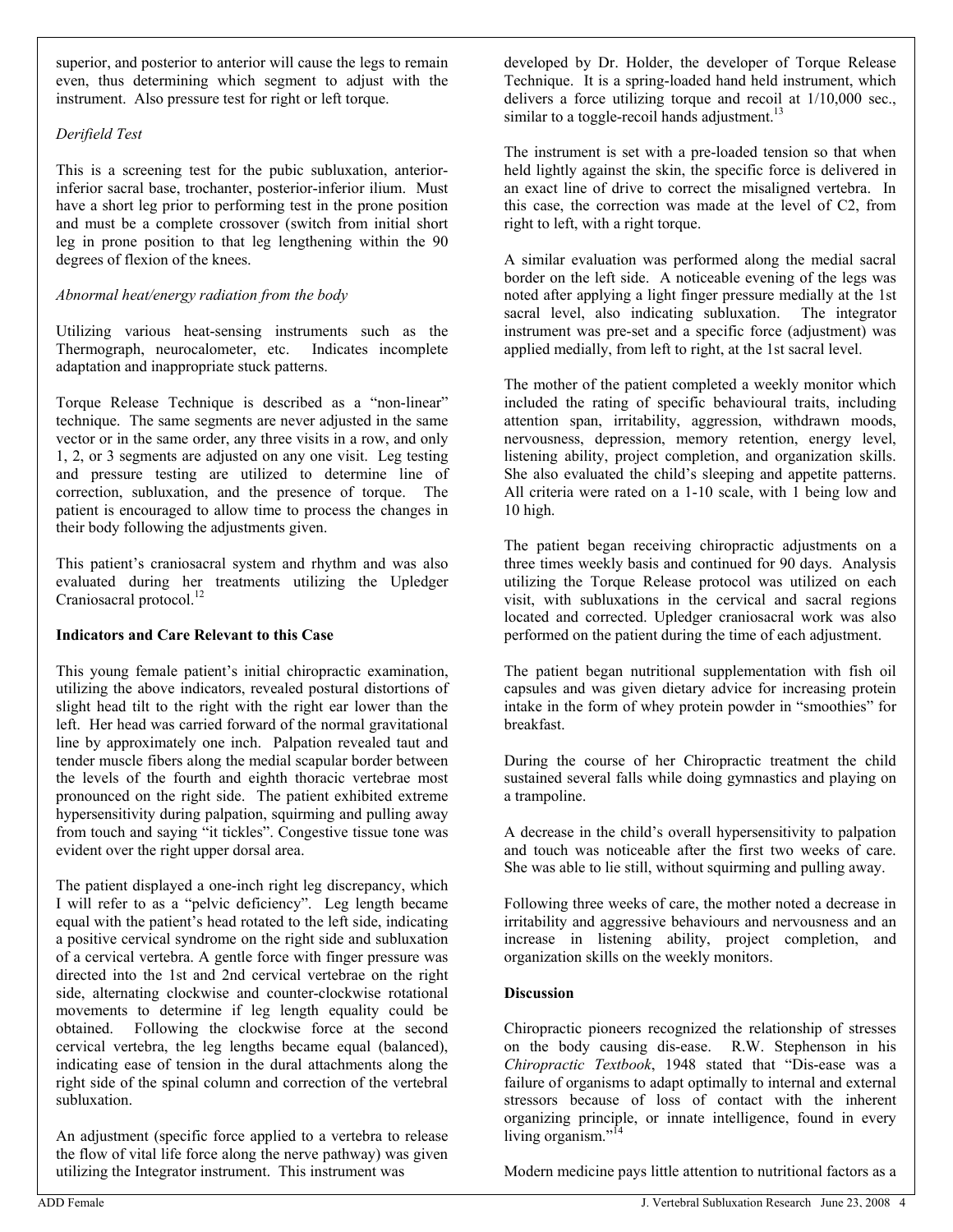cause of ADD/ADHD. The Hyperactive Children's Support Group in England has researched and found a connection between ADD and the deficiency of essential fatty acids.<sup>15</sup> Omega-3 and Omega-6 oils are both necessary for proper brain functioning. Food allergies to food substances like wheat and dairy, as well as mineral deficiencies, such as zinc, can interfere with the metabolism of essential fatty acids.<sup>16</sup>

Dr. Ben Feingold describes a large number of natural and synthetic food substances that can also trigger ADD/ADHD behaviours. His Feingold Diet has reportedly helped thousands of parents reverse destructive behaviours and learning disabilities in their children.<sup>17</sup>

#### *Educational Arena*

Another area that parents are investigating in their search for help with their children labeled with the diagnosis of ADD/ADHD is in the educational arena. Experts such as Cynthia Tobias, M.Ed are showing that a child's individual learning styles can be a strong factor in how they will receive certain types of instruction in various learning environments.

She discusses the kinesthetic learner, who needs movement in order to concentrate, and offers practical solutions to meet this child's learning needs. She explains that a child with a global or big picture learning style will miss details and only be able to explain things that they know conceptually.

Both these type of learners could be potentially labeled as ADD/ADHD if they couldn't sit still or concentrate in school classrooms. She states, "I believe it is essential that we recognize and appreciate the basic framework and design of each child's mind before we decide that there is a learning disability or attention deficit disorder."<sup>18</sup>

In this case, the mother was willing to incorporate a change in both dietary routines as well as learning styles. The weekly assessment of behavioural traits and sleeping and appetite patterns showed significant improvement in all areas over the course of her chiropractic care. (See Table 1)

This case study serves to contribute to the growing body of chiropractic literature and research that support the relationship between vertebral subluxations and behavioral characteristics labeled as ADD/ADHD.

#### *Case Studies in the Literature*

One study by Peet reported the case of an 8-year-old boy diagnosed with attention deficit disorder at the age of 3, medicated with Ritalin and Prozac since age 5. After 6 weeks of upper cervical Chiropractic care, the patient was medication free and improvement was noted in cognition skills, task concentration, emotion control, and decreased aggressiveness. 19

Another study published in the Journal of Manipulative and Physiological Therapeutics (JMPT) shows a 5-year-old boy who had been diagnosed with ADHD at age 2 and subsequently medicated with Ritalin, Adderall, and Haldol for the next 3 years.

At age 5, the child began chiropractic care and after 12 weeks, the reduction of symptoms was enough to cause the medical doctor to discontinue the medication.<sup>20</sup>

Another two-part study was conducted on 12 ADHD students by Brzozowske in 1980 which concluded that chiropractic care was 20-40% more effective in reducing symptoms than stimulant medication. $21$ 

### **Conclusion**

This case describes a subluxated seven year old child who was able to avoid the potentially dangerous side effects of stimulant medications and the loss of self esteem associated with a label of ADD/ADHD after the application of chiropractic care. Chiropractic offers children the opportunity of improved quality of life through specific adjustments for correction of their vertebral subluxations, education on lifestyle changes including nutritional support, and resources that will enable and empower the parent to more accurately assess their child as an individual with specific needs in all areas of their lives.

Children labeled or diagnosed with ADD/ADHD can be exhibiting learning difficulties and behavioural traits indicative of their inability to handle certain stressors in their internal or external worlds. Factors such as high sugar consumption, excessively active adrenal glands, under-active thyroid function, high copper levels, chemical toxins, enzyme defects, and previous infections, disorders of vision, hearing, and speech can all interfere with a child's efforts to learn.

Conditions ranging from chronic fear to mild seizures as well as living with family members who are physically abusive or addicted to drugs or alcohol can make a child seem hyperactive, quarrelsome, impulsive, or inattentive. $22$ 

This patient's care utilized Chiropractic adjustments to remove the interferences that were not allowing her body to adapt to stress. These adjustments affected pathways that carried electrical impulses via synaptic connections as well as the flow of neurochemicals to the receptor sites affecting the relationship between the learning centers of her brain and her emotional states.

The importance of multidisciplinary approaches for the care of children labeled with behavioral disorders such as ADD/ADHD cannot be overemphasized.

The criteria that is being used to assess children prior to prescribing psychiatric drugs is questioned by some psychiatrists. Dr. Joseph T. Coyle, Harvard Medical School, sees the lack of multidisciplinary clinics that bring together pediatric, psychiatric, behavioural and family dynamic expertise for evaluation of behaviourally disturbed children as a contributing factor to the increasing numbers of children that are now subjected to quick and inexpensive pharmacologic fixes.<sup>23</sup>

I would like to see more pediatric health care providers working together with chiropractors to offer a less invasive approach to helping the increasing numbers of children struggling with learning challenges.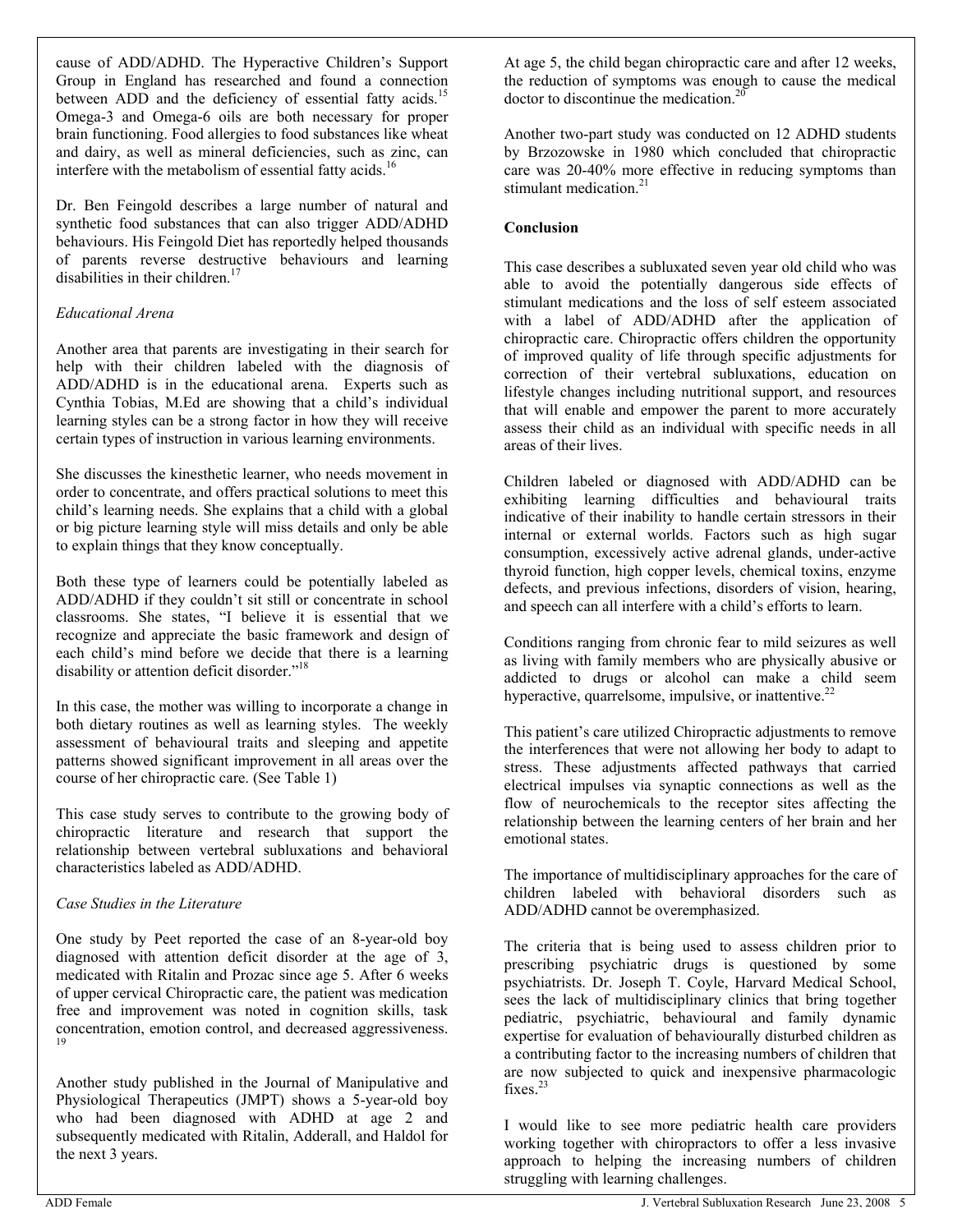|                     | $21-Jul-$ | $28$ -Jul- | $4$ -Aug- | $13$ -Aug- | $19$ -Aug- | $14-Sep-$ | $22$ -Sep- | $29-Sep-$ |
|---------------------|-----------|------------|-----------|------------|------------|-----------|------------|-----------|
|                     | 04        | 04         | 04        | 04         | 04         | 04        | 04         | 04        |
| <b>Sleeping</b>     | 3         | 3          | 4         | 6          | 4          | 2         | 6          | 5         |
| Appetite            | 6         |            | 4         | 6          | 3          | 5         | 6          | 6         |
| <b>Behavior:</b>    |           |            |           |            |            |           |            |           |
| Attention Span      | 5         | 5          | 5         | 6          | 5          | 5         |            | 5         |
| Irritability        | 8         |            |           |            |            |           |            | 5         |
| Aggression          | 8         |            | 8         |            |            | 6         |            | h         |
| Withdrawn           |           |            | 2         | 2          | 5          | 2         |            |           |
| <b>Nervousness</b>  | 5         |            | 2         |            | 5          |           |            |           |
| Depression          | 2         |            | ົ         | ⌒          | 2          | າ         |            |           |
| Memory Retention    | 5         | 5          | 5         | 5          | 6          | 5         |            |           |
| Energy Level        | 8         | 8          | 8         |            | 6          |           | 6          |           |
| Listening Ability   | 5         | 5          | 6         |            |            | 6         | 6          |           |
| Project Completion  | 5         | 5          | 6         |            | 6          | 5         | 5          |           |
| Organization Skills | 3         |            |           |            | 5          |           |            | h         |

*Table 1***- Weekly Assessments**